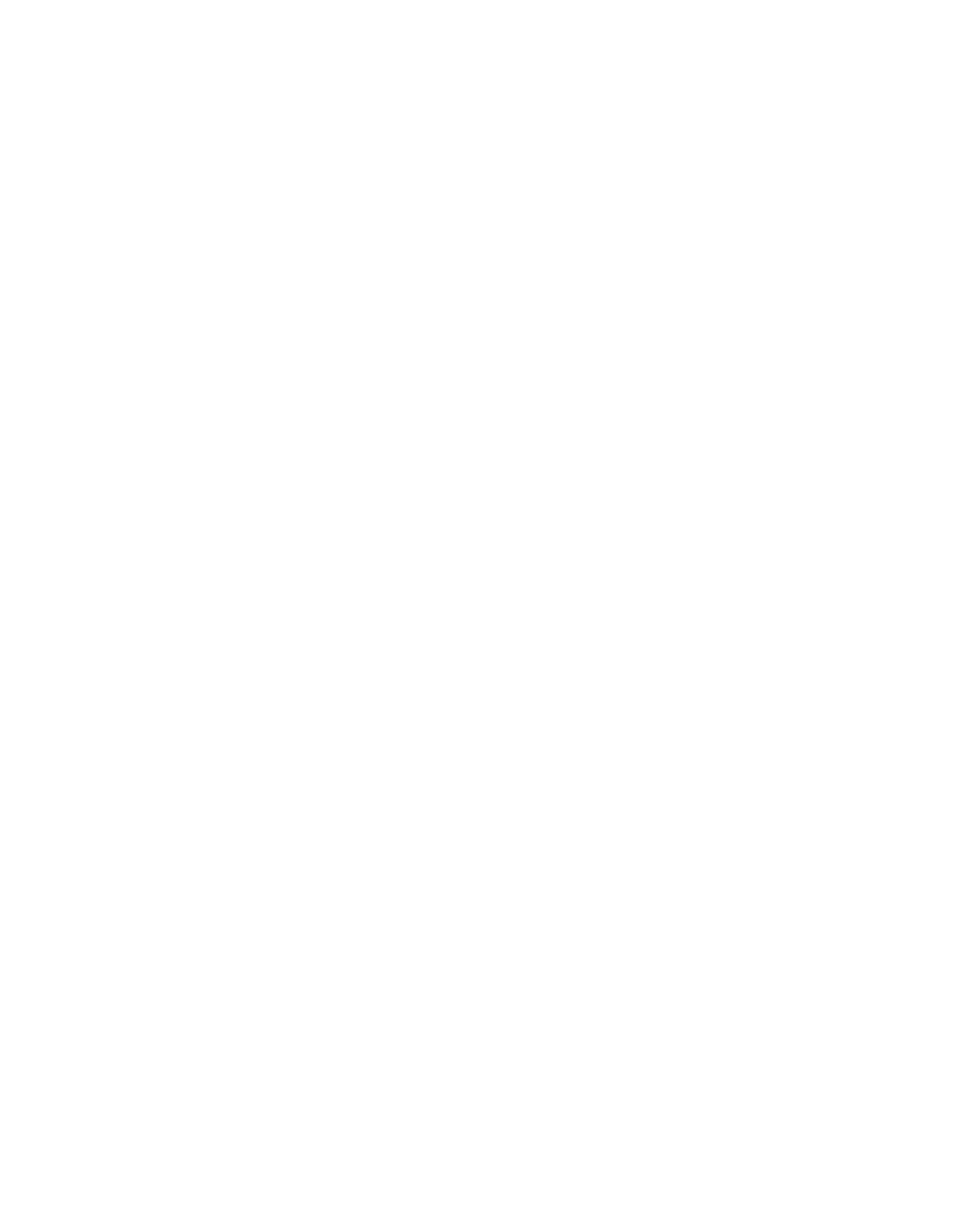## **Utilities Element**

**A** Introduction

#### discussion

Seattle City Light provides electricity throughout the city and beyond the city boundaries. Seattle Public Utilities provides domestic water, drainage and solid waste services within the city limits. In addition, it provides water service directly, or through other purveyors, to much of King County. Seattle is served by, among others, the following investor-owned utilities: Puget Sound Energy, US WEST Communications, and; Viacom Cablevision, TCI Cablevision and Summit Cablevision, and Seattle Steam.

City utilities are overseen by the Mayor and the City Council. The Council establishes operational guidelines and requirements for City utilities through various resolutions and ordinances. Investor-owned utilities, on the other hand, are regulated by various public entities. The natural gas and telephone utilities are regulated by the Washington Utilities and Transportation Commission, while the cellular telephone communication companies are licensed by the Federal Communications Commission. Franchise agreements with the City shape the operation of the cable communication companies and Seattle Steam.

In addition to the policies in this element, additional policies relating to technology and telecommunication services may be found in the Economic Development element of this Plan. Seattle City Light and Seattle Public Utilities prepare functional plans for the energy, water supply, drainage and solid waste activities they control.

## **B** Goals

#### goals

- **U**G1 Provide reliable service at lowest cost consistent with the City's aims of environmental stewardship, social equity, economic development, and the protection of public health.
- **U**G2 Maintain the service reliability of the City's utility infrastructure.
- **U**G3 Maximize the efficient use of resources by utility customers.
- **U**G4 Minimize the cost and public inconvenience of road and right-of-way trenching activities.
- **U**G5 Operate City utilities consistent with regional growth plans.
- **U**G6 Achieve universal access to state-of-the-art technology and telecommunication services.

**A-B**

utilities element

utilities element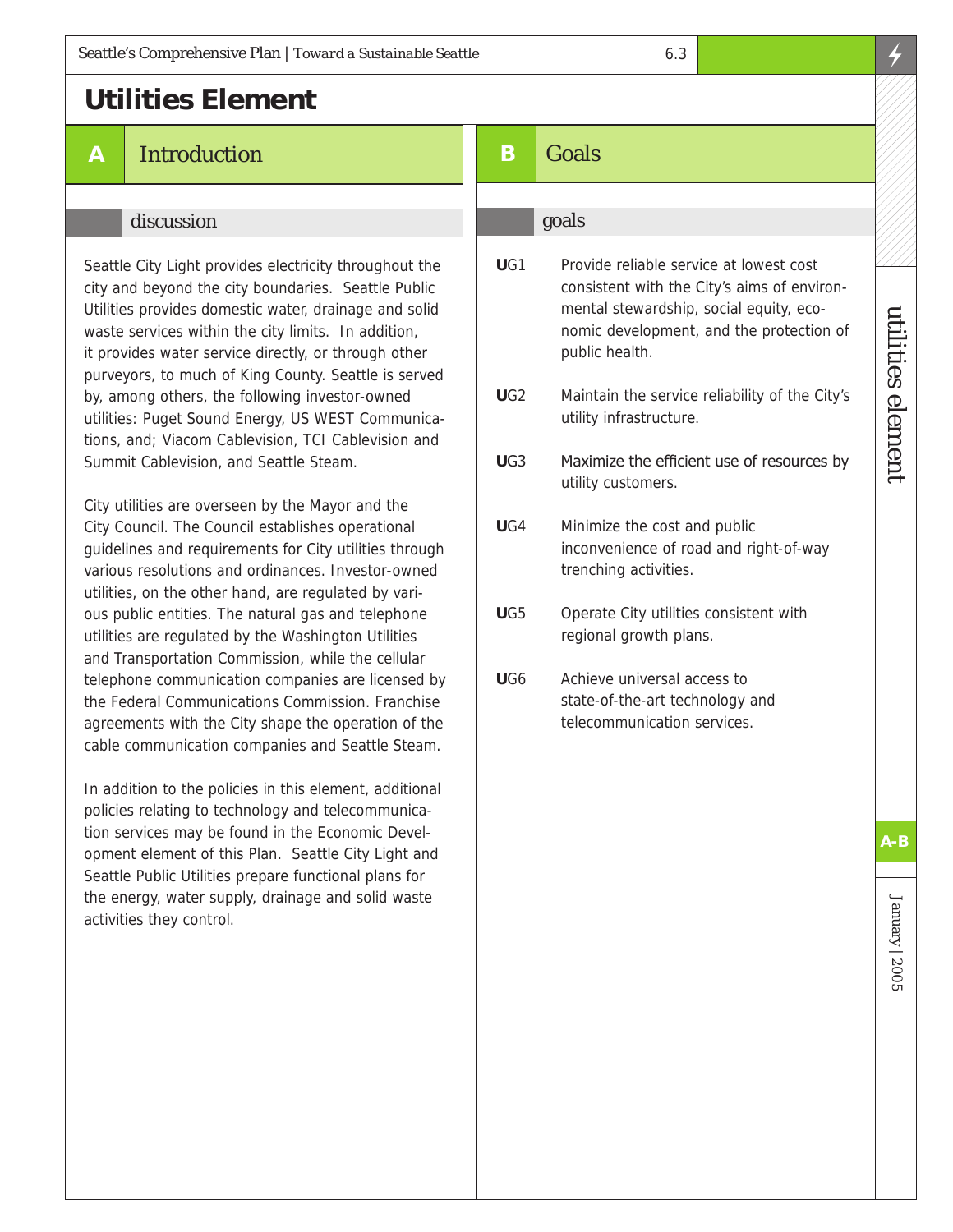# **C** Utility Policies

## utility service discussion

State law generally requires utilities to serve all customers requesting service. The following policies address utility service and recovery of the costs of meeting new growth.

## utility service policies

**U**1 Continue to provide service to existing and new customers in all areas of the city, consistent with the legal obligation of City utilities to provide service.

**U**2 Consider financial mechanisms to recover from new growth, the costs of new City utility facilities and, where appropriate, new utility resources necessitated by such service.

## utility infrastructure discussion

Adequate utility service relies on sound facilities. The following policies address the reliability and maintenance of the City's utility infrastructure.

## utility infrastructure policies

- **U**3 Maintain the reliability of the City's utility infrastructure as the first priority for utility capital expenditures.
- **U**4 Continue to provide for critical maintenance of and remedying existing deficiencies in City utility capital facilities.

## utility capital expenditure planning discussion

City utilities plan their own capital expenditures. The following policies address coordination and the inclusion of recurring costs in utility capital expenditure planning.

## utility capital expenditure planning policies

- **U**5 Coordinate City utility capital expenditure planning with capital investment planning by other City departments.
- **U**6 Consider the operation and maintenance costs of new City utility facilities in developing such facilities.

## environmental stewardship discussion

Environmental sensitivity in developing new resources and the efficient use of services by utility customers are key elements of the City's commitment to environmental stewardship. The following policies address the implementation of these elements by City utilities.

## environmental stewardship policies

- **U**7 Promote environmental stewardship in meeting City utility service needs and the efficient use of water and energy resources by utility customers through education, technical assistance and financial incentives.
- **U**8 Use cost-effective demand-side management to meet City utility resource needs and support such practices by wholesale customers of City utilities.

utilities element

utilities element

January | 2005

January | 2005

**C**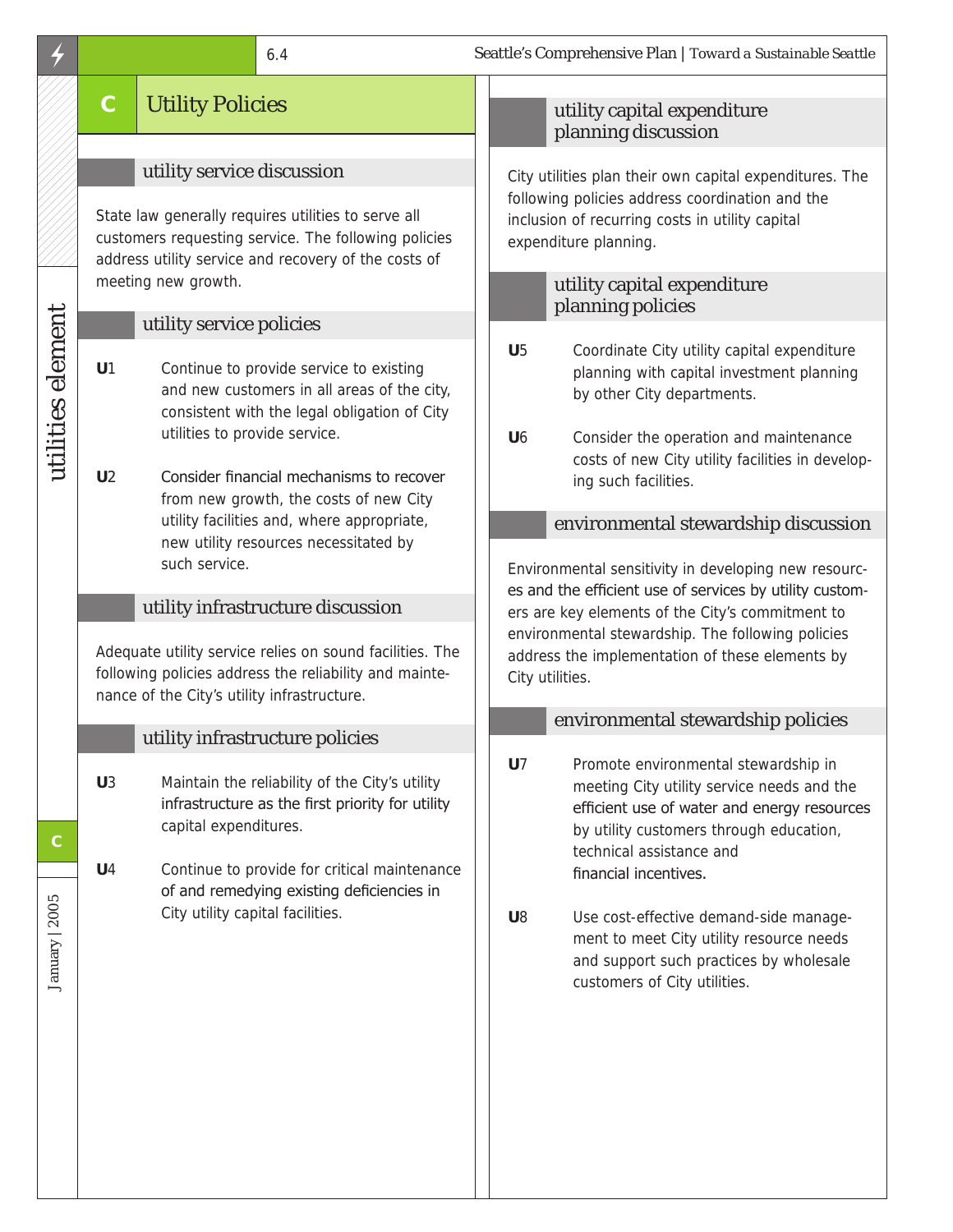- **U**9 Consider short-term and long-term external environmental impacts and costs in the acquisition of new resources.
- U<sub>10</sub> In meeting the demand for electric power, strive for no net increase in City contributions to greenhouse gas emissions by relying first on energy efficiency, second on renewable resources, and, when fossil fuel use is necessary, taking actions that offset the release of greenhouse gases such as planting trees or using alternative fuel vehicles.
- **U**11 Encourage waste reduction and cost-effective reuse and recycling by residents, businesses and City employees through education, incentives and increased availability of recycling options.
- **U**12 Pursue the long-term goal of diverting 100% of the city's solid waste from disposal by maximizing recycling, reducing consumption, preventing food waste, and promoting products that are made to be reused, repaired or recycled back into nature or the marketplace.
- **U**12.5 Encourage residents to reduce food waste as a strategy to decrease utility expenses as well as to reduce fertilizer and pesticide use and greenhouse gas emissions.
- **U**13 Work regionally to improve programs and management strategies designed to prevent and reduce contamination of street runoff and storm water from all sources.
- **U**14 Provide information to businesses and the community about the importance and methods of controlling the release of contaminants into storm drains.
- **U**15 Strive to correct instances of combined sewer overflows by prioritizing remedial action according to the frequency and volume of the overflows and the sensitivity of the locations where the overflows occur.
- **U**16 Work cooperatively with King County to identify and expeditiously address combined sewer overflows for which the County maintains responsibility.
- **U**17 Coordinate with state and federal agencies to reduce illegal discharges into water by both permitted and non-permitted sources.

#### utility facility siting & design discussion

Public input in facility siting and design is a critical part of the business of City utilities. The following policies address siting and design of utility facilities in the city.

#### utility facility siting & design policies

- **U**18 Work with neighborhood and community representatives in siting utility facilities.
- **U**19 Continue to subject all above-grade City utility capital improvement projects to review by the Seattle Design Commission.
- **U2**0 Consider opportunities for incorporating accessible open space in the siting and design of City utility facilities.

#### utility relationships discussion

Coordination of activities among utilities operating in the city can result in additional public benefits. The following policies address road and right-of-way maintenance and the operation of non-City utilities in Seattle.

#### utility relationships policies

- **U21** Provide timely and effective notification to other interested utilities of planned road and right-of-way trenching, maintenance, and upgrade activities.
- **U**22 Promote the City's goals of environmental stewardship, social equity, economic development, and the protection of public health in the operation of non-City utilities providing service in Seattle.

January | 2005 (2008) (2013)

January | 2005 (2008) (2013)

**C**